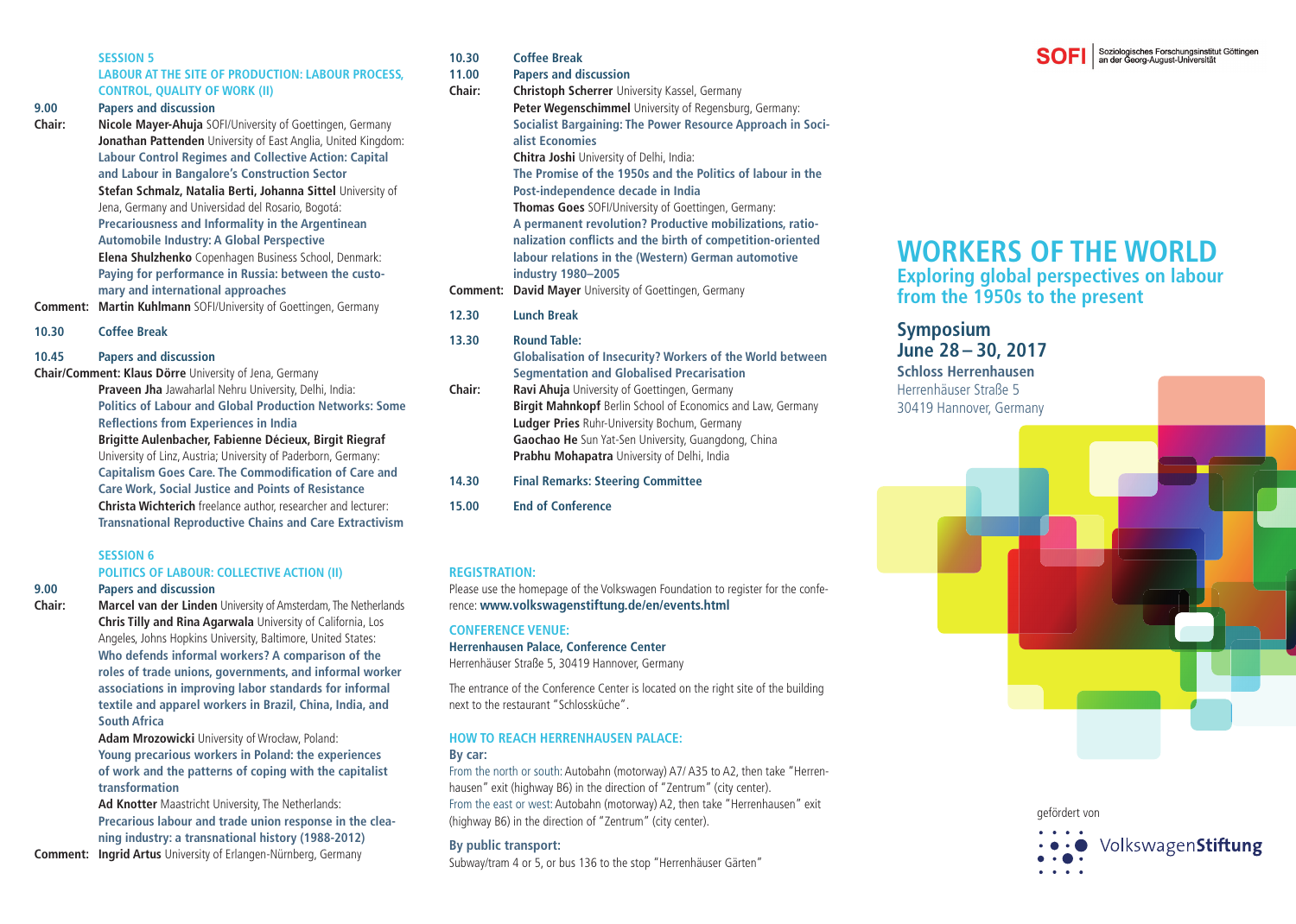#### **WORKERS OF THE WORLD Exploring global perspectives on labour from the 1950s to the present**

How can we arrive at global perspectives on labour, which reach beyond teleologies of an all-encompassing "race to the top" (or "to the bottom"), but also beyond the notion of ever-increasing differentiation? This conference explores overarching trends in the political as well as corporate regulation and in the forms of collective organisation of labour. Such an exploration is understood as a precondition for an adequate analysis of the dynamics of current capitalism. It needs to be based on an examination of linkages and similarities, differences and unevenness, as well as of the wide variety of work constellations resulting from such trends in different parts of the world. Towards this aim, we hope to bring together scholars from the social and historical sciences who are prepared to leave the comfort zone of highly specialized area studies, in a common quest for transnational perspectives. The global economic crisis of the mid-1970s should function as a common point of reference, connecting post-war developments to the immediate pre-history of present constellations. Since this conference aims at identifying new empirical approaches to the study of labour in different world regions, references to methods and data are appreciated.

| Wednesday, June 28, 2017 |                                                                                                                                                                                                                                                                                                                                                                                                                                                               |  |
|--------------------------|---------------------------------------------------------------------------------------------------------------------------------------------------------------------------------------------------------------------------------------------------------------------------------------------------------------------------------------------------------------------------------------------------------------------------------------------------------------|--|
| 15.00                    | Welcome<br>Wilhelm Krull<br>VW Foundation and Foundation Council, University of Goettingen                                                                                                                                                                                                                                                                                                                                                                    |  |
| 15.15                    | <b>Mapping the field I</b><br>Nicole Mayer-Ahuja<br>SOFI/University of Göttingen, Germany                                                                                                                                                                                                                                                                                                                                                                     |  |
| 15.45<br>Chair:          | Mapping the Field II: From the perspective of<br>Peter Alexander University of Johannesburg, South Africa:<br>Sociology of social change, focus on South Africa,<br>Marcel van der Linden University of Amsterdam, The Netherlands:<br><b>Global history of labour</b><br><b>Rina Agarwala</b> Johns Hopkins University, Baltimore, United States:<br>Sociology of informalisation, focus on India<br><b>Christoph Scherrer</b> University of Kassel, Germany |  |
| 17.15                    | <b>Get-Together with Poster session and Poster Presentation</b><br>of young researchers                                                                                                                                                                                                                                                                                                                                                                       |  |
| 18.15                    | <b>Dinner</b>                                                                                                                                                                                                                                                                                                                                                                                                                                                 |  |
| 19.30                    | <b>Keynote</b><br><b>Jan Breman</b> University of Amsterdam, The Netherlands:<br>The end of Social Welfarism?                                                                                                                                                                                                                                                                                                                                                 |  |
| <b>Chair:</b>            | <b>Andreas Eckert</b> Humboldt-University Berlin, Germany                                                                                                                                                                                                                                                                                                                                                                                                     |  |

#### **Thursday, June 29, 2017**

 **SESSION 1 POLITICAL REGULATION OF LABOUR: TRENDS AND CONTRADICTIONS**

#### **9.00 Papers and discussion Chair: Ravi Ahuja** University of Göttingen, Germany  **Sandrine Kott** Université de Genève, Switzerland: **Growth and Productivity as Social Policy of the ILO Bob Hancké** London School of Economics, United Kingdom: **Beyond Varieties of Capitalism: Conflict, Contradiction and Institutional Change Comment: Christoph Scherrer** University of Kassel, Germany **10.30 Coffee Break**

#### **SESSION 2**

 **LABOUR AT THE SITE OF PRODUCTION: LABOUR PROCESS, CONTROL, QUALITY OF WORK**

#### **10.45 Keynote**

 **Paul Thompson** University of Stirling, United Kingdom: **Capitalism, Contradictions and Conflict: Reflections on Global Challenges for Work and Workers from a Labour Process Perspective**

**Chair: Klaus Dörre** University of Jena, Germany

#### **12.15 Lunch Break**

#### **13.30 Papers and discussion**

| Chair: | Nicole Mayer-Ahuja SOFI/University of Göttingen, Germany                               |
|--------|----------------------------------------------------------------------------------------|
|        | <b>Jörg Flecker</b> University of Vienna, Austria:                                     |
|        | Global digital labour – delocalized work and the internatio-<br>nal division of labour |
|        | <b>Ching Kwan Lee</b> University of California, Los Angeles, United States:            |
|        | <b>Labor Practices in China and Africa</b>                                             |
|        | <b>Comment: Martin Krzywdzinski Berlin Social Science Centre, Germany</b>              |
| 15.00  | <b>Coffee Break</b>                                                                    |
|        | <b>SESSION 3</b>                                                                       |
|        | <b>POLITICS OF LABOUR: COLLECTIVE ACTION</b>                                           |

**15.15 Keynote Beverly Silver** Johns Hopkins University, Baltimore, United States: **Labor and Systemic Chaos: The End of British and US World Hegemonies Compared Chair: Marcel van der Linden** University of Amsterdam, The Netherlands **16.45 Coffee Break**

#### **17.00 Papers and discussion Chair: Martin Krzywdzinski** Berlin Social Science Centre, Germany **Jennifer Jihve Chun** University of Toronto, Canada **Organizing South Korea/USA Rohini Hensman** independent scholar:  **Workers and unions confronting global capitalism: The need for internationalism Sakhela Buhlungu** University of Cape Town, South Africa: **Unions in South Africa Comment: Ravi Ahuja** University of Göttingen, Germany **18.30 Poster session and Presentation of young researchers**

#### **19.30 Dinner**

#### **Friday, June 30, 2017**

 **Parallel sessions 4– 6 (9.00–12.15)** 

#### **SESSION 4 POLITICAL REGULATION OF LABOUR: TRENDS AND CONTRADICTIONS (II)**

#### **9.00 Papers and Discussions**

**Chair/Comment: Andreas Eckert** Humboldt-University Berlin, Germany  **Ben Scully** University of the Witwatersrand, South Africa: **Labour Migration in Comparative-Historical Perspective: Ghana and South Africa 1960s-Present Nick Bernard** Queen's University, Kingston, Canada: **Governing Irregular Labour: The Politics of 'Informal' Work and Unemployment 1970-Present in Sub-Saharan Africa Irene Pang** Brown University, Providence, United States:

**Precarity as a Legal Construction: Lessons from the Construction Sectors in Beijing and Delhi** 

**10.30 Coffee Break**

#### **10.45 Papers and discussion**

**Chair: Martin Krzywdzinsk**i Berlin Social Science Centre, Germany **Paul André Rosental, Bernard Thomann**: Science Po and Inalco, Paris, France:

> **Job precariousness in the context of economic growth Ralf Hoffrogge** Ruhr-University Bochum, Germany: **Engineering New Labour: Trade Unions, Social Partnership and the Stabilization of British Neoliberalism 1985-**

 **Iain Campbell** University of Melbourne, Australia: **The challenge of casual work to labour movements: a two-step historical perspective** 

**Comment: Lutz Raphael University of Trier, Germany** 

**2002**